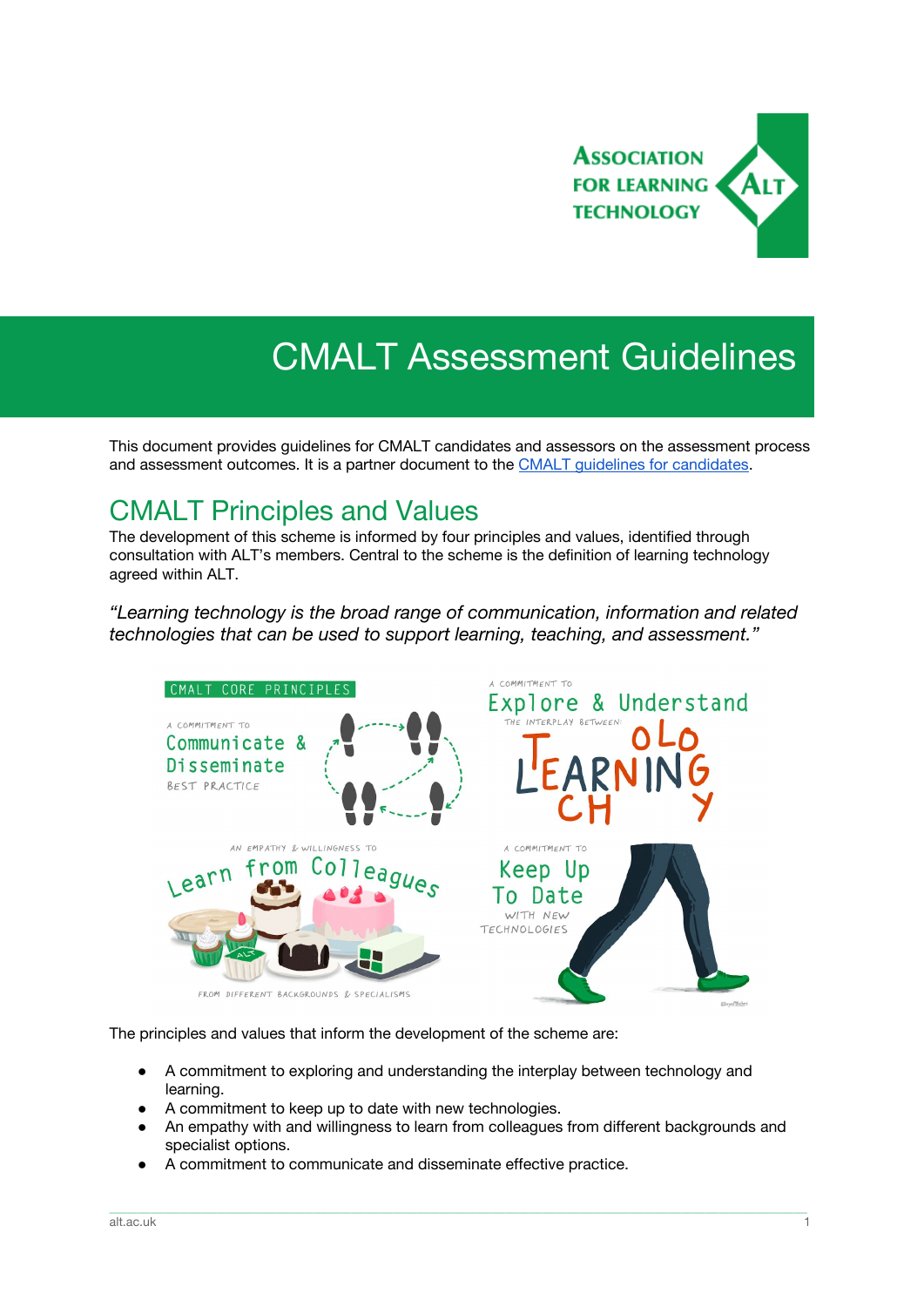These should be kept in mind when assessing all areas of the portfolio and reviewing evidence, both for the core areas and when defining a specialist option.

## How the assessment process works

Each portfolio has two assessors: one of whom may be nominated by the candidate and one a holder of CMALT appointed by ALT, and referred to as the "Lead Assessor". If the candidate does not provide details of a suitable assessor, or if their nomination(s) are felt to be unsuitable for any reason (such as the nominated person not agreeing to undertake the work), then two holders of CMALT will be appointed by ALT, one of whom will be defined as the Lead Assessor. The Lead assessor and assessors not nominated by the candidate will remain anonymous to the candidate.

### Assessment outcomes

If the portfolio is being assessed for the first time, there are two possible outcomes of the assessment:

- **Pass:** Both assessors should agree that the portfolio adequately meets the criteria for all the sections including at least one specialist option;
- **Referral**: This would arise if at least one assessor judges one or more sections of the portfolio to be inadequate. In this case the lead assessor will write a feedback statement to be sent to the candidate. This should identify the areas which need revising and outline, in a constructive, supportive manner, what needs to be done for the portfolio to pass.

If the portfolio is being assessed after a referral, there are two possible outcomes of the assessment:

- **Pass**: Both assessors should agree that the portfolio now adequately meets the criteria for all the sections including at least one specialist option;
- **Fail**: This would arise if both assessors judge one or more sections of the portfolio to be inadequate. In this case the lead assessor will write a feedback statement to be sent to the candidate.

### The role of assessors

The task of the assessors is firstly, independently to assess the portfolio and complete the CMALT Portfolio Assessment Form (see below). Once the independent assessment is complete, the assessors exchange results. Next, both assessors jointly agree a decision.

The Lead Assessor should communicate the outcome of the assessment process or any delays during the assessment to the Operations Manager via **[cmalt@alt.ac.uk](mailto:cmalt@alt.ac.uk)** who will communicate with the candidate. Email exchanges between the assessors should be copied for information to the email address [cmalt@alt.ac.uk](mailto:cmalt@alt.ac.uk) to enable progress to be monitored.

Assessors should judge each section of the portfolio as being of one of the following standards:

- 1. Description, evidence and reflection are **strong (S)** in that it is well documented and highly convincing; or
- 2. Description, evidence and reflection are **adequate (A)** in that it is both complete and credible; or
- 3. At least one of description, evidence and reflection are **inadequate (I)** (or non-existent).

**Assessment should be completed within 6 weeks of the portfolio being received by the assessors.** A maximum of 3 months duration can be requested in exceptional circumstances, bearing in mind that candidates **must** receive their results before the start of the next submission window (see above, pp. 9-10). The submission and assessment cycle is as follows.

Candidates will submit their portfolios:

- by 31 January for assessment during March and April and assessment result in May;
- by 31 May for assessment during July and August and assessment result in September;
- by 30 September for assessment during Oct/Nov/Dec and assessment result in January.